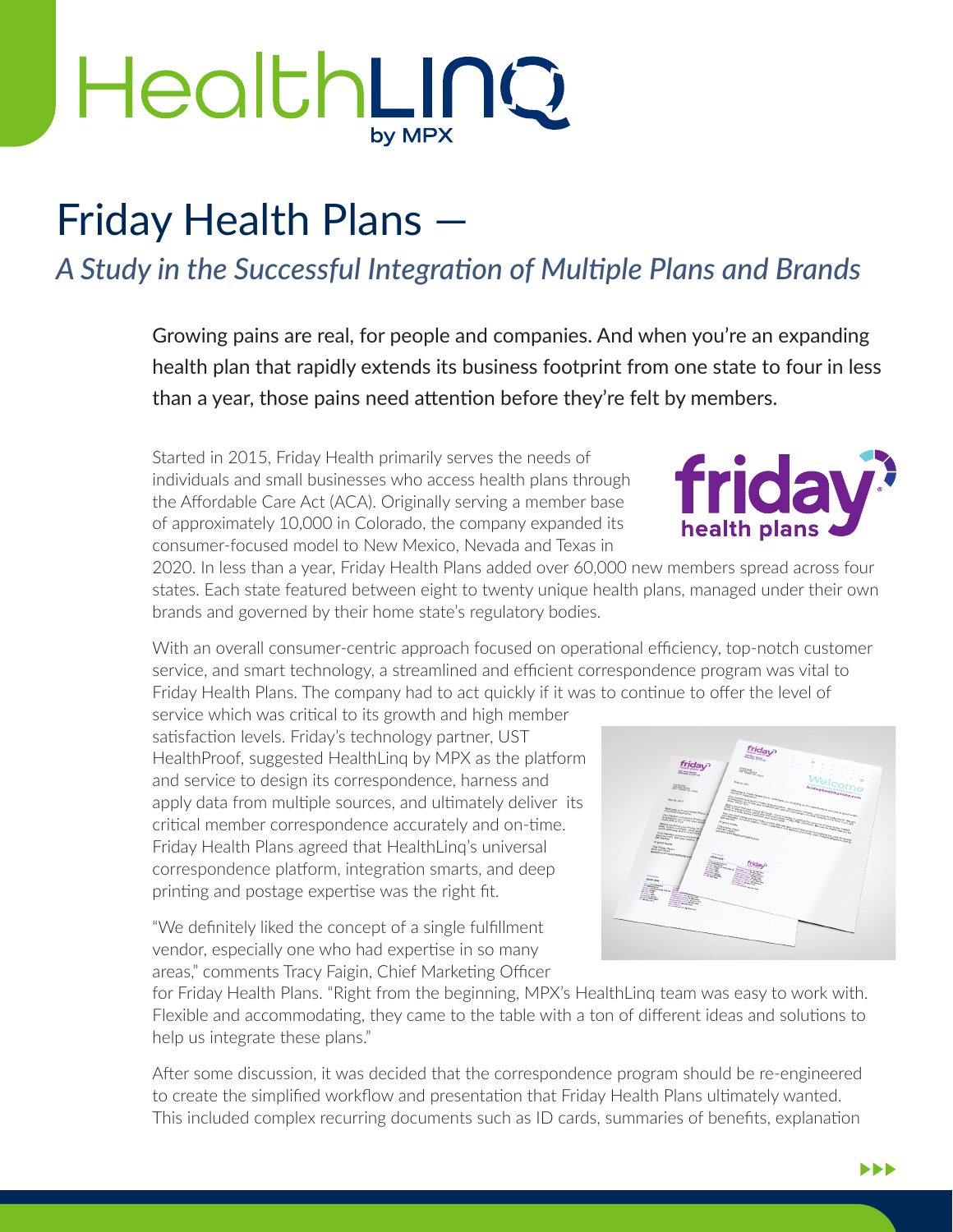of benefits, and annual renewal letters. With multiple brands, plans and correspondence types to contend with, combined with varied market regulations and compliance issues to manage, taking a fresh approach to the process was the most direct way to achieve the simplicity that would allow the company to continue to scale with added plans and members.

"Our big challenge was to onboard and assimilate multiple plans with thousands of members simultaneously and provide them all with the same experience," adds Toni Leach, Project Manager at Friday Health Plans. "This was a huge undertaking, especially with so much variable data. We're talking different data fields based on states, plans and even by member."

Multiple integration points with technology partners were also critical, including to its core software, HealthEdge, and to Zipari, its new member portal. There was also custom programming needed for MPX to facilitate the production and delivery of a new digital ID card option to Zipari.

The MPX team worked closely, over many months, with Friday's information technology, marketing and project management teams, as well as the core software integration team from UST



HealthProof, to define the business rules for the new correspondence process and develop the unique programming needed to get the right information from the right places and onto the right documents. Templates were redefined and data streams carefully audited and mapped to each document to account for the multitude of different fields necessitated by the varied compliance and regulatory needs of each state and plan.

In addition to managing the complex data coming from multiple sources, MPX also identified ways to streamline mailings for the plan — saving time and resources. In particular, the welcome kit was completely redesigned to be more durable and cost effective.

The new welcome kit, while simplified and smaller, is printed on heavier paper stock with variable data that personalizes it to each member. The smaller size lowers production and mailing costs while

 $\blacktriangleright\blacktriangleright\blacktriangleright$